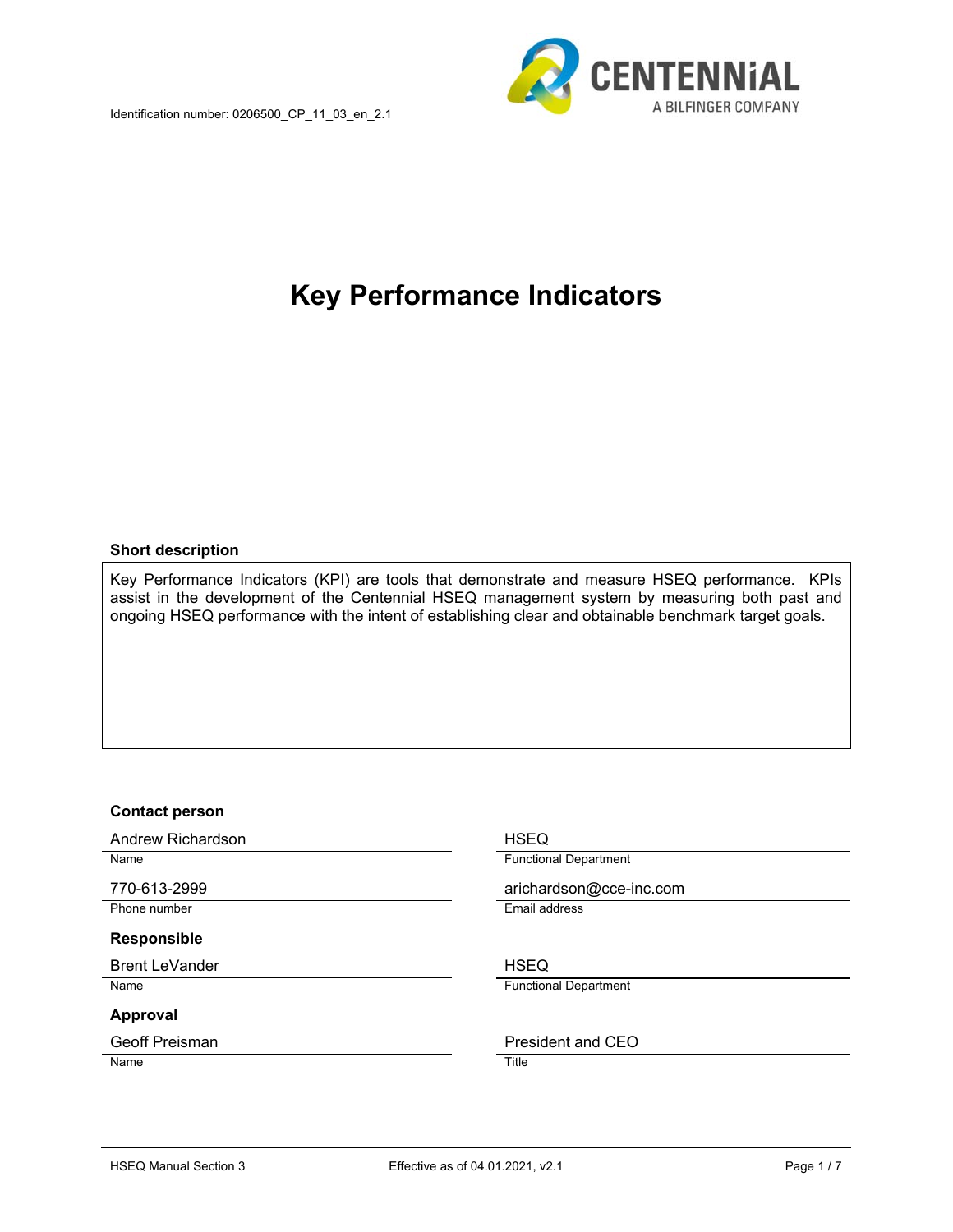# **Content**

| $\mathbf{1}$   |     |  |  |
|----------------|-----|--|--|
| $\overline{2}$ |     |  |  |
| 3              |     |  |  |
| 4              |     |  |  |
|                | 4.1 |  |  |
|                | 4.2 |  |  |
| 5              |     |  |  |
|                | 5.1 |  |  |
|                | 5.2 |  |  |
| 6              |     |  |  |
|                | 6.1 |  |  |
| $\overline{7}$ |     |  |  |
| 8              |     |  |  |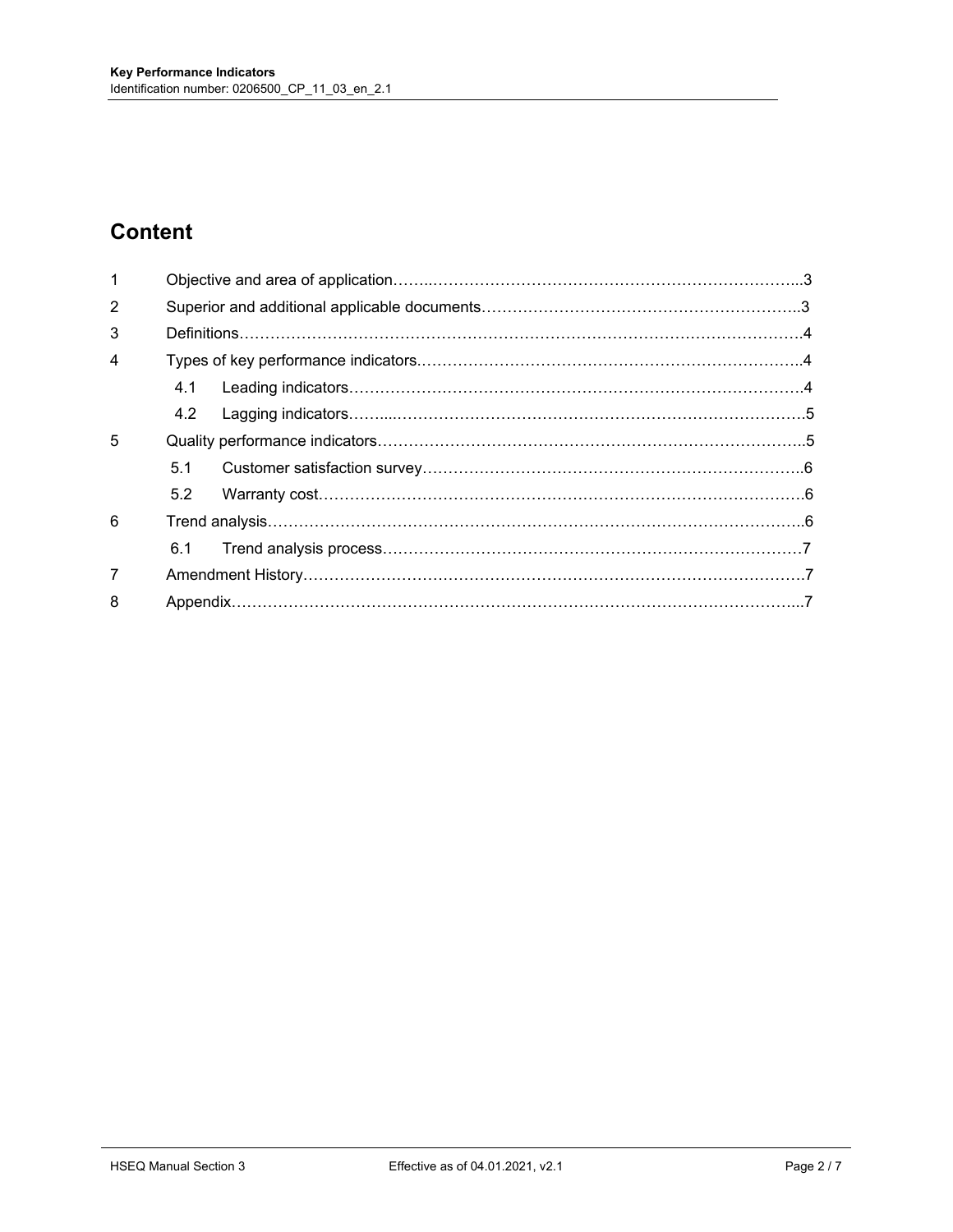# **1 Objective and area of application**

The principal objective of the Centennial HSEQ management system is to prevent harm or degradation to personnel, property, the environment, and the integrity of our work product. Centennial utilizes key performance indicators (KPIs) as a method to measure and track past performance and future outcomes toward specific target HSEQ goals in order to maintain business continuity and reduce operational risk and harmful HSEQ exposures. Centennial's HSEQ management system relies on the evaluation of accurate, timely data and performance metrics to adequately evaluate the effectiveness of the HSEQ management system. KPIs are used as a means to collect data and communicate trends, which can then be used to indicate where further process or procedural improvements and resources are required.

KPIs intended to improve the Centennial HSEQ management system will:

- Collect information that is relevant for management decisions and actions
- Allow accurate and detailed comparisons of HSEQ metrics
- **Allow qualitative or quantitative measurement**
- Be consistent, accurate and reliable
- **Present recommended procedural improvements/changes to Management**

Centennial KPIs are measurable indicators that demonstrate progress towards a specified target. They enable Centennial leadership to assess progress towards the achievement of an outcome, objective, or goal within an agreed timeframe.

Centennial HSEQ KPIs should seek to answer such questions as:

- Where are we relative to our overall health and safety objectives?
- **Where are we in controlling hazards and risks?**
- How do we compare with others within our own industry?
- **Are we improving over time?**
- I Is our HSEQ management system being effectively implemented?
- Is our management of HSEQ proportionate to our hazards and risks?
- Is an effective HSEQ management system in place across all parts of the organization?
- **IF Is our culture supportive of our HSEQ objectives?**

The previous questions should be asked not only at the executive level but also throughout various management and leadership levels across the organization. The goal is to provide a complete and accurate picture of the organization's HSEQ performance.

# **2 Superior and additional applicable documents**

1000 GP 11 01 en 6.0 Global Policy on Health, Safety, Environment/Sustainability and Quality (HSEQ)

This section of the HSEQ Manual applies to all Centennial employees and subcontractors who are performing work in Centennial facilities and project sites. There may be more stringent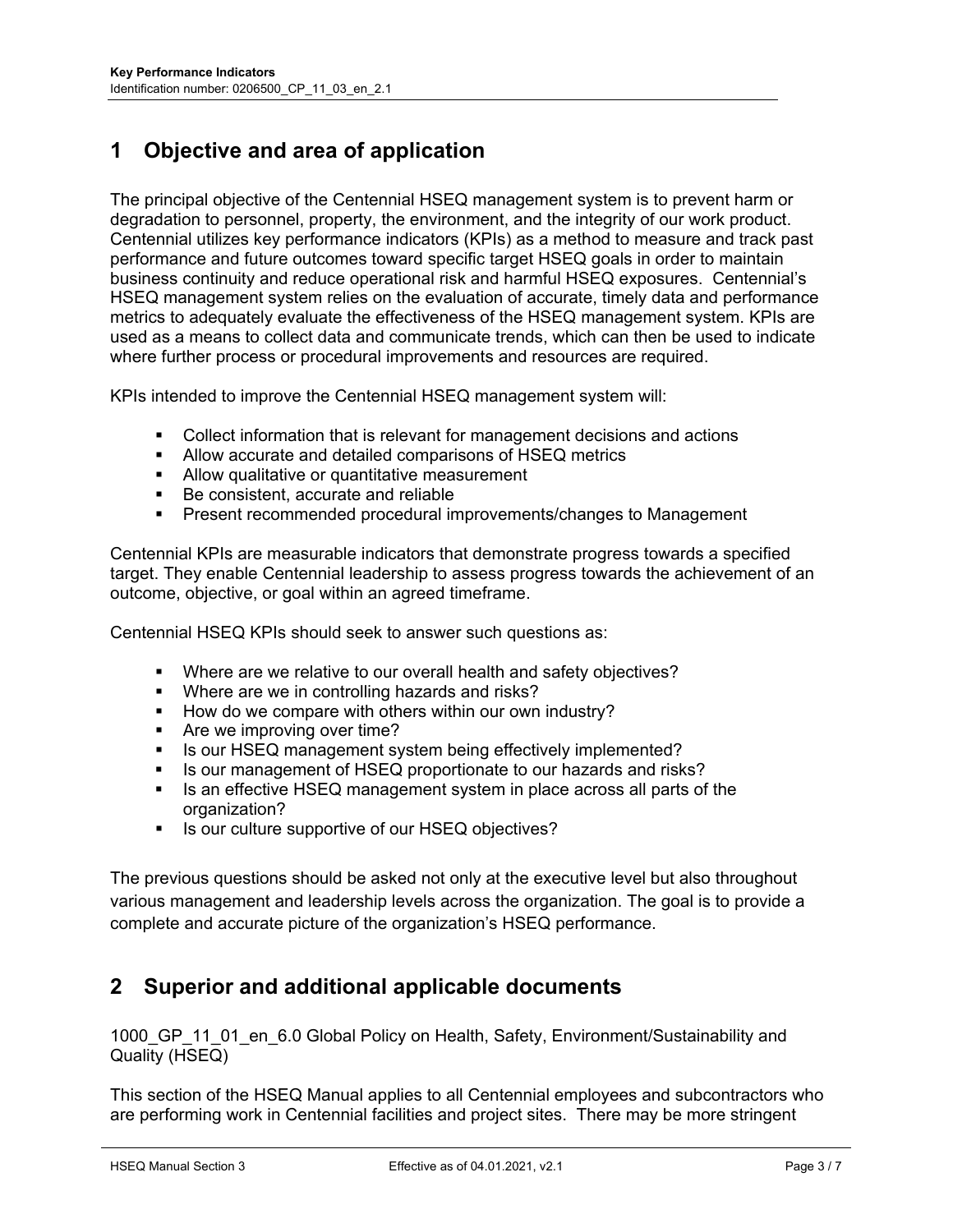requirements than this section as defined by specific State, local or contact specific requirements. If there is a conflict between this section and other applicable regulations, the more stringent will apply.

# **3 Definitions**

| The following definitions of terms are important for an understanding of this section. |  |  |
|----------------------------------------------------------------------------------------|--|--|
|                                                                                        |  |  |

| <b>Term</b>                         | <b>Definition</b>                                                                                                                                                        |  |  |
|-------------------------------------|--------------------------------------------------------------------------------------------------------------------------------------------------------------------------|--|--|
| Centennial                          | All Centennial employees, joint venture employees,<br>subcontractors, and business partners                                                                              |  |  |
| <b>HSEQ</b>                         | Health, Safety, Environment and Quality                                                                                                                                  |  |  |
| Key performance indicators<br>(KPI) | Performance measures that evaluate both past and future HSEQ<br>performance by quantifying performance against organizational<br>objectives.                             |  |  |
| <b>PDCA</b>                         | Plan, do, check, act process of continuous improvement.                                                                                                                  |  |  |
| <b>Metrics</b>                      | A unit of measurement used to quantify HSEQ performance.                                                                                                                 |  |  |
| Leading indicators                  | Active monitoring of the adequacy, development, implementation<br>and deployment of the HSEQ management system and the<br>activities to promote a positive HSEQ culture. |  |  |
| Lagging indicators                  | Reactive monitoring of adverse outcomes resulting in injuries,<br>illness, loss, adverse environmental impact or degradation to the<br>work product.                     |  |  |
| <b>AHA</b>                          | <b>Activity Hazard Analysis</b>                                                                                                                                          |  |  |
| <b>EMR</b>                          | <b>Experience Modification Rate</b>                                                                                                                                      |  |  |
| <b>LTIF</b>                         | Lost time injury frequency                                                                                                                                               |  |  |
| <b>ASR</b>                          | Accident severity rate                                                                                                                                                   |  |  |
| <b>LTCR</b>                         | Lost time case rate                                                                                                                                                      |  |  |
| Warranty                            | Respective contractual limited remedial obligation solely for<br>defects, which already existed at the time of transfer or risk.                                         |  |  |

# **4 Types of HSE key performance indicators**

### **4.1 Leading indicators**

Leading indicators allow Centennial to measure the effectiveness and applicability of HSEQ policies, procedures, and activities in achieving desired HSEQ outcomes. Leading indicators are designed to be used as a tool for risk avoidance and/or risk reduction by increasing awareness to the causes of HSEQ incidents and negative outcomes. These types of indicators are more predictive of future performance results and are viewed as proactive measurements of HSEQ performance. Centennial uses leading indicators to identify HSEQ priority areas of action that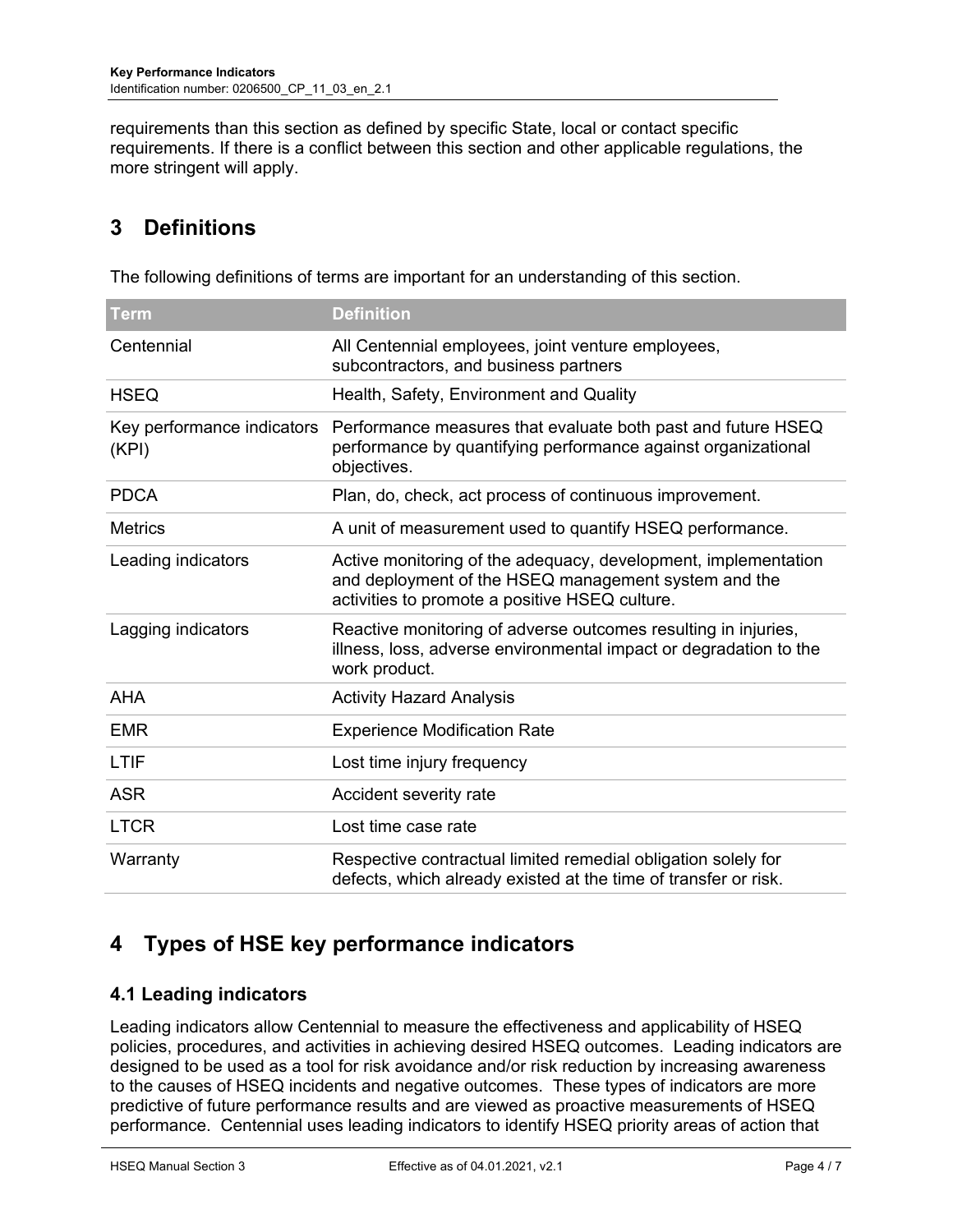pose the greatest risk to the success of the organization. Once these priority areas are identified, the initiating events or root causes can be discovered, and appropriate preventative measures may be integrated into the process.

Leading indicators that have moved outside of the acceptable parameters established by Centennial HSEQ management will prompt corrective action according to the HSEQ management system PDCA process.

Examples of leading indicators are:

- Number of jobsite inspections/audits completed
- Number of HSEQ deficiencies identified at each jobsite and company-wide
- **Percentage of jobsite inspection findings abated on time**
- Number of repeat HSEQ deficiencies at each jobsite and company-wide
- Percentage of projects with project pre-planning communication and collaboration between operations and safety for upcoming projects
- Number of projects with complete and accurate AHAs reviewed by effected personnel
- Percentage of projects tracking HSEQ deficiencies to resolution
- **Percentage of employee HSEQ training completed vs. expected**
- Number of high-risk tasks with correlating task specific plans (e.g. fall protection, trenching, energized electrical work, confined space etc.)

### **4.2 Lagging indicators**

Lagging or outcome indicators are historically, the most commonly used KPI to measure HSEQ performance. Lagging indicators measure the result of an HSEQ incident after potential incident or negative outcome has occurred or manifested itself. Strictly using lagging performance indicators does not accurately portray whether a management system is performing adequately or as designed.

Examples of lagging indicators are:

- **EXECTE:** Lost Time Injury Frequency (LTIF)
- **Accident Severity Rate (ASR)**
- Lost Time Case Rate (LTCR)
- **Fatalities**
- **First aid cases**
- **Near miss cases**
- **Warranty issues**
- **Regulatory inspections or citations**
- $EMR$

# **5 Quality key performance indicators**

Quality KPIs are designed to enable the measurement of quality performance.Objective data collection will allow Centennial to establish benchmarks for quality improvement regarding the fulfillment of defined quality specifications concerning services provided as well as focusing on continuous process improvement of the overall Centennial HSEQ management system.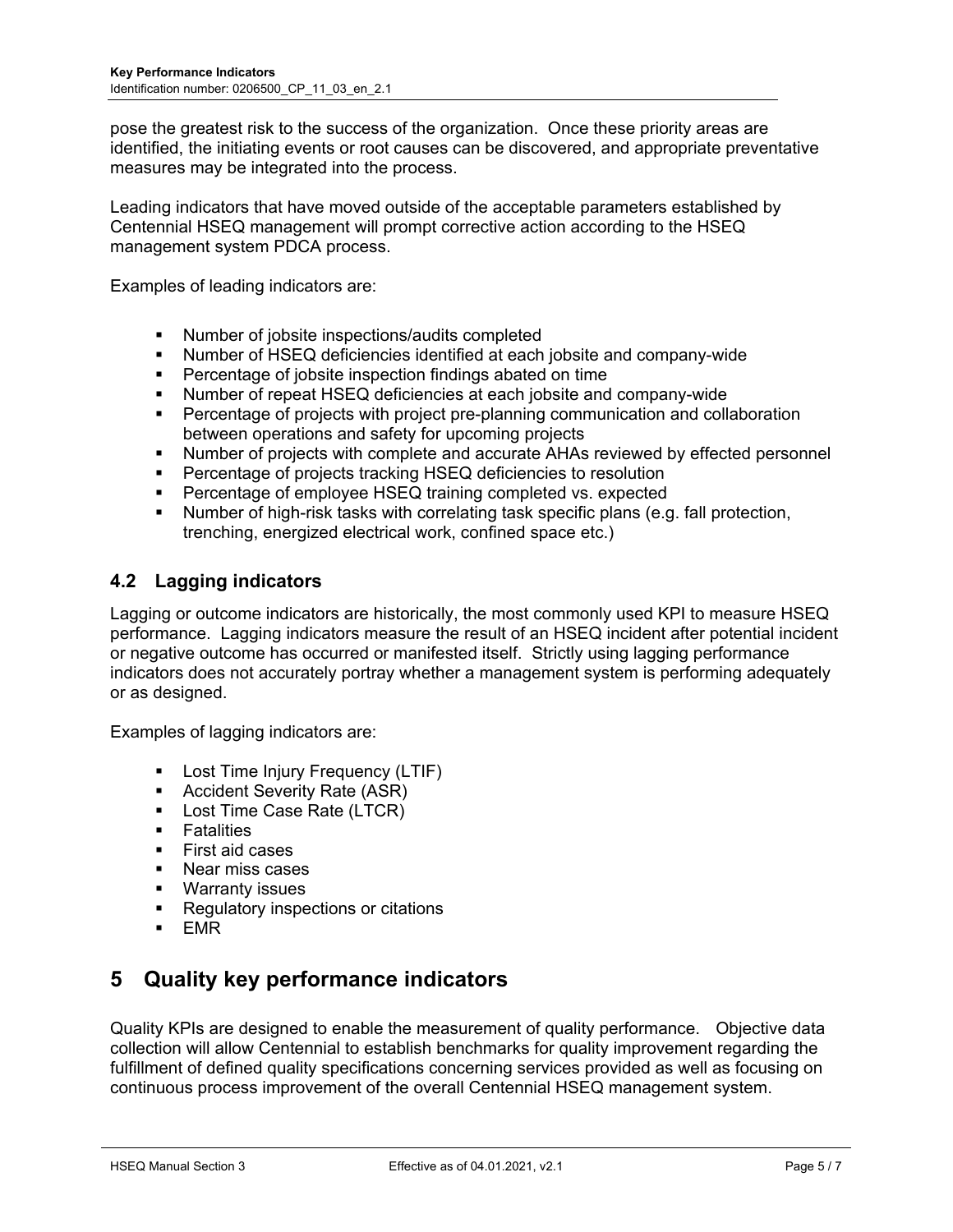#### **5.1 Customer satisfaction survey**

The Centennial customer satisfaction survey serves as a tool to measure quality performance and the satisfaction of Centennial customers with the services provided and potential areas of HSEQ management system improvement. The Centennial customer satisfaction survey (Appendix 1) is rated on a scale of zero to five with zero being the lowest rating and five being the highest rating. In order to obtain an accurate representation of our customers and clients, 30% of a business unit or the top 10 customers should be surveyed at least 2 times each year. A customer satisfaction KPI will be generated starting with the completed quarter retroactively over the last 12 months taking the average value of the results of the individual surveys into account.

Centennial uses the following topics for the customer satisfaction survey:

- Commitment to Safety
- **Quality of Service and Product**
- **Timeliness of Response and Delivery**
- **Professionalism and Dedication of Project Team**
- Value for the Money

#### **5.2 Warranty cost**

Another Quality KPI that Centennial utilizes is the tracking and review of warranty costs. Warranty costs resulting from legal or contractual obligations for which Centennial is responsible include:

- All costs which are the results of services to the customer and cannot be passed back to suppliers or subcontractors
- Lost earnings or failure to attain target or performance values, contractual penalties, liquidated damages from missed deadlines, shortfall of agreed upon availability or HSEQ citations or violations
- Reduction of revenue due to unsatisfactory performance and non-fulfillment of contractual requirements or supplementary services which were performed instead
- Warranty costs which cannot be passed back to the subcontractor

# **6 Trend analysis**

The Centennial HSEQ trend analysis process strives to identify unsafe behaviors, hazardous conditions, negative environmental impacts, and quality defects by tracking, investigating, and analyzing such occurrences to determine common characteristics and root causes to prevent a recurrence of negative outcomes. This trend analysis process is designed and implemented to collect useful data, identify patterns or trends, and present the data in an easy to understand format for the purpose of HSEQ process improvement.

Centennial trend analysis includes the following:

- Tracking and monitoring workplace injuries, illnesses, environmental events and quality defects on an on-going basis
- **F** Grouping HSEQ incidents by nature, event or exposure, source, etc.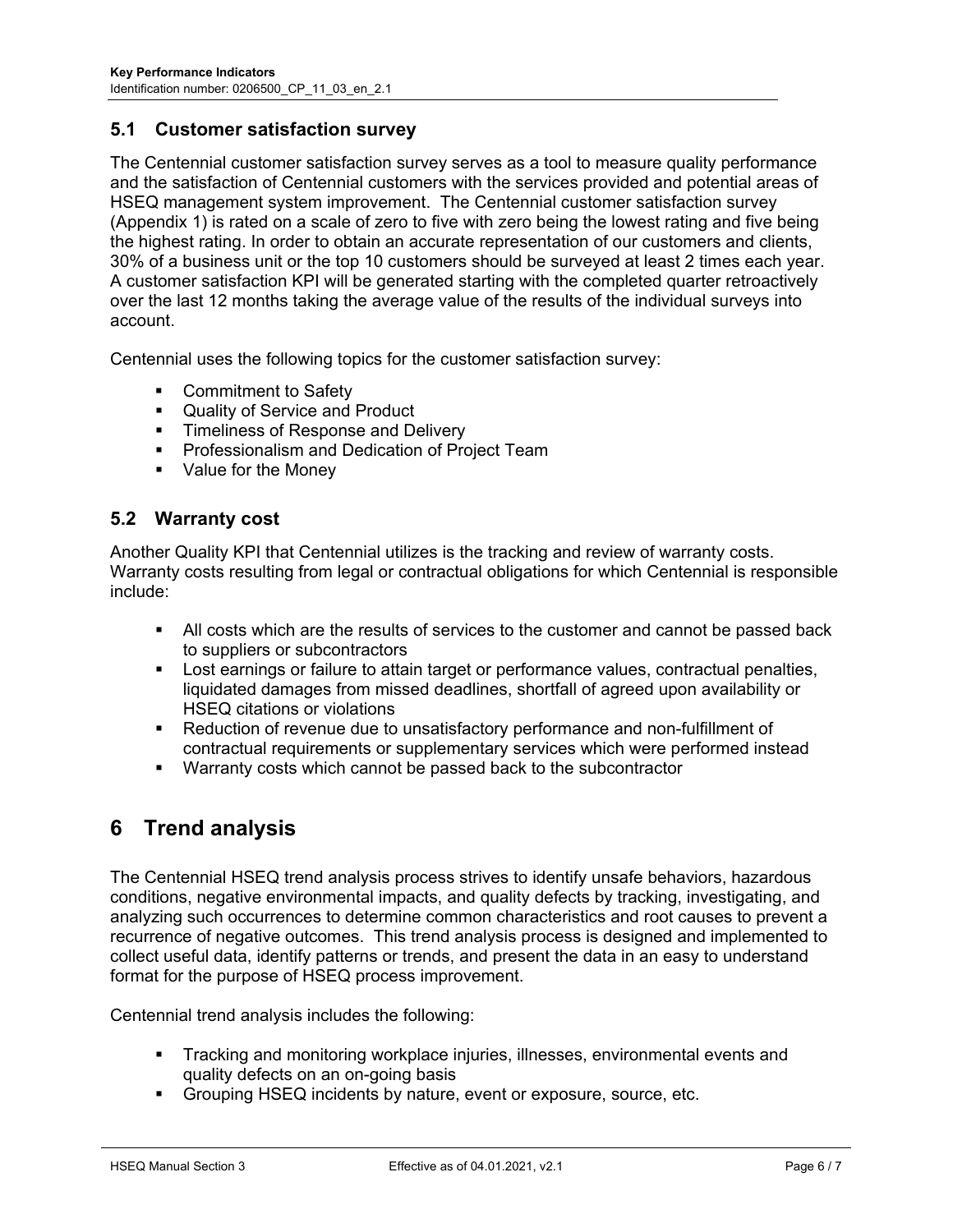- **If Identifying any equipment, materials, or environmental factors that may be commonly** involved in HSEQ incidents
- **IDENTIFY IDENTIFY IS SOLUT ASSET IS A SUBSE** Improvements to reduce or prevent the likelihood of future HSEQ incidents
- **Examine history of safety and health data**
- Review satisfaction survey and warranty information
- Define/measure normal, desirable, and undesirable performance
- **Inform leadership about performance issues in the workplace**

### **6.1 Trend analysis process**

Collecting accurate information for conducting timely trend analysis and preparing corrective or process improvement recommendations is a key element of the Centennial HSEQ management system. HSEQ trend analysis information is used for assessing the effectiveness of risk controls and for identifying issues that need further study, intervention and HSEQ leadership promotion. This data enables Centennial HSEQ management to support leadership in ways that enhance the HSEQ management system, improve the overall program, and create positive change.

The Centennial trend analysis process includes the following:

- $\blacksquare$  Identify data that will be collected during trend analysis
- **If** Identify those responsible to collect and analyze the data
- Collect data
- Analyze data to identify consistent findings
- **IDENTIFY** Identify/evaluate options to address areas of concern
- Recommend actions and implement them
- **Monitor progress and report results**

# **7 Amendment history**

| <b>Date</b> | <b>Version</b> | <b>Revised content</b>                                                                                                                                                                                                                              |
|-------------|----------------|-----------------------------------------------------------------------------------------------------------------------------------------------------------------------------------------------------------------------------------------------------|
| 12.30.2013  | 1.0            | Initial Preparation                                                                                                                                                                                                                                 |
| 01.01.2018  | 2.0            | Updates to Paragraph 2 Superior Documents (add the Group Policy<br>and Global Standards), Paragraph 5 Quality key performance<br>indicators (removal of Abakus), Paragraph 5.1 Customer<br>satisfaction survey (rating scale) and Appendix 1 (logo) |
| 04.01.2021  | 21             | Updates to Paragraph 2 Superior Documents and Appendix 1<br><b>Customer Satisfaction Survey</b>                                                                                                                                                     |

# **8 Appendix**

Appendix 1: Customer Satisfaction Survey (0206500 CP 11 03 en A1.3)